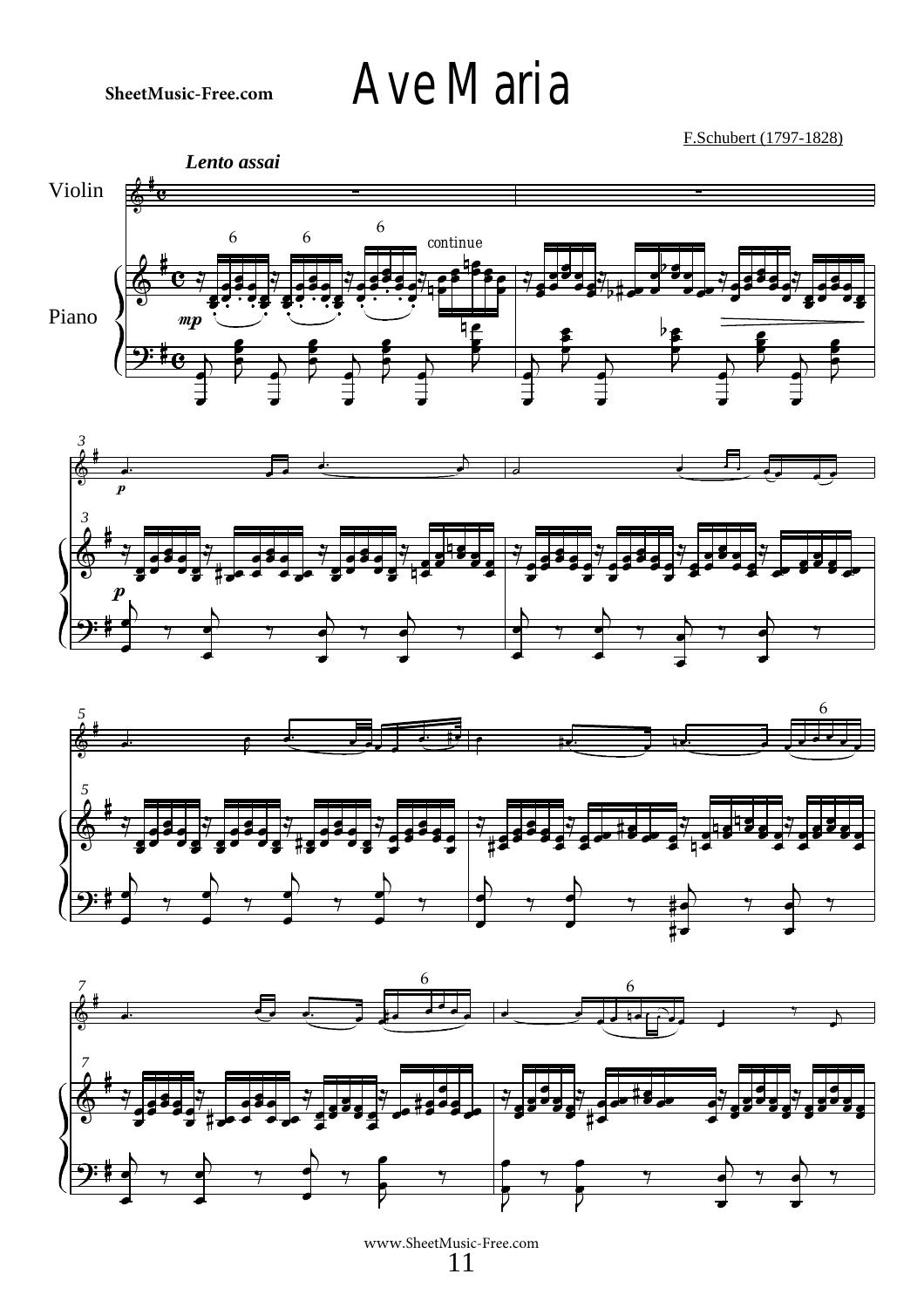





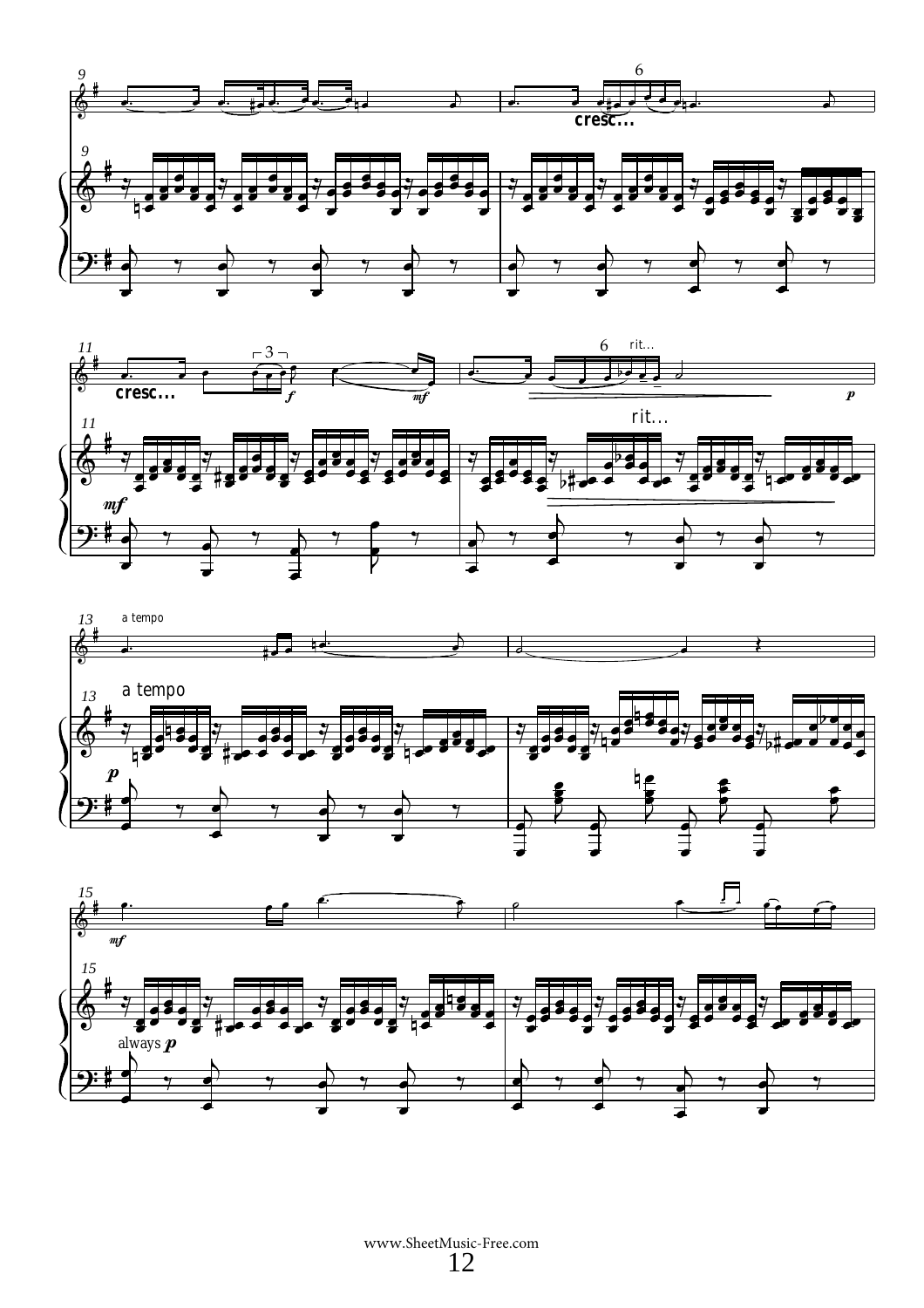







13 www.[SheetMusic-Free.com](http://sheetmusic-free.com/)